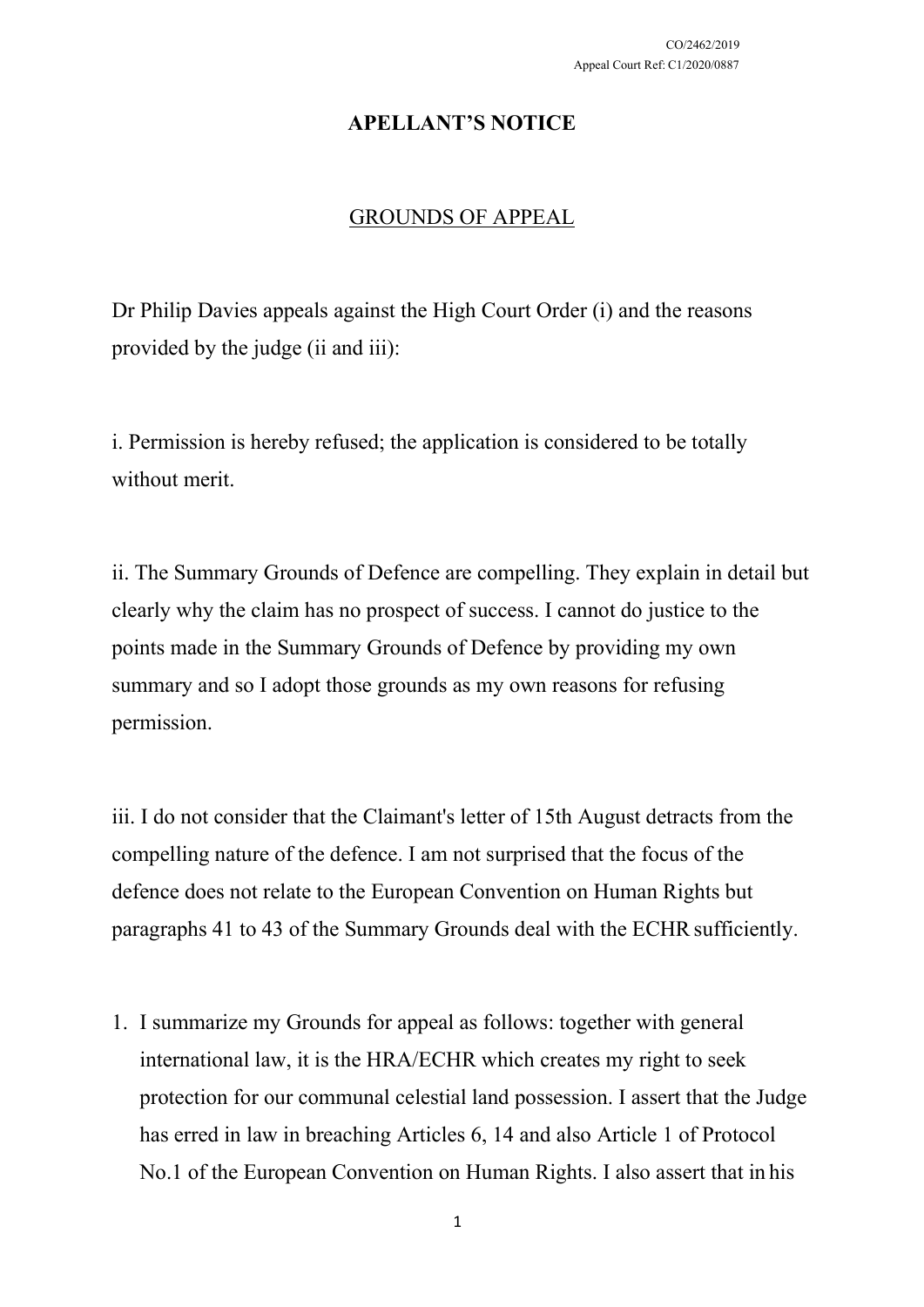assessment of the applicability and meaning of Articles II and VI of the Outer Space Treaty 1967 (and using this position as the key reason for refusing permission for JR) the Judge has erred in law. He has applied the reach of these articles well beyond their agreed extent within expanded customary law. To inflate the UK's international obligations that flow from these articles yet completely ignore the corresponding obligations within Article XI of Outer Space Treaty (and not pay any heed to the Outer Space Act 1986) is not just erroneous, it satisfies the definition of Wednesbury Unreasonableness. Thus in my Grounds for appeal I assert that under HRA/ECHR we have a right to communally possess celestial land and seek protection of that possession via access to a fair legal due process in an appropriate international setting (therefore with jurisdiction). I assert that because customary space law (which expands from the Outer Space Treaty) holds no obvious barrier to the progression of our pan-multinational communal celestial land claim, and because there are no significantly negative public interest concerns, the Court of Appeal should either award permission for Judicial Review and/or ideally go further in mandating that the respondents agree to my request that they provide the minimal assistance required to facilitate my access to fair international due process.

2. My application for Judicial Review was based on the applicability of ECHR/HRA to our pan-multinational (i.e. people of all 195 of the world's nations represented) communal claim of actual possession (= effective occupation) of land on Planet Mars. For ten years, our regular, persistent application of strong directed laser light upon Mars has caused a very small but favourable effect (with respect to very small surface/atmosphere changes to benefit the future human terraforming of Mars). Together with those continuous actions, our detailed governance/administrative plans(including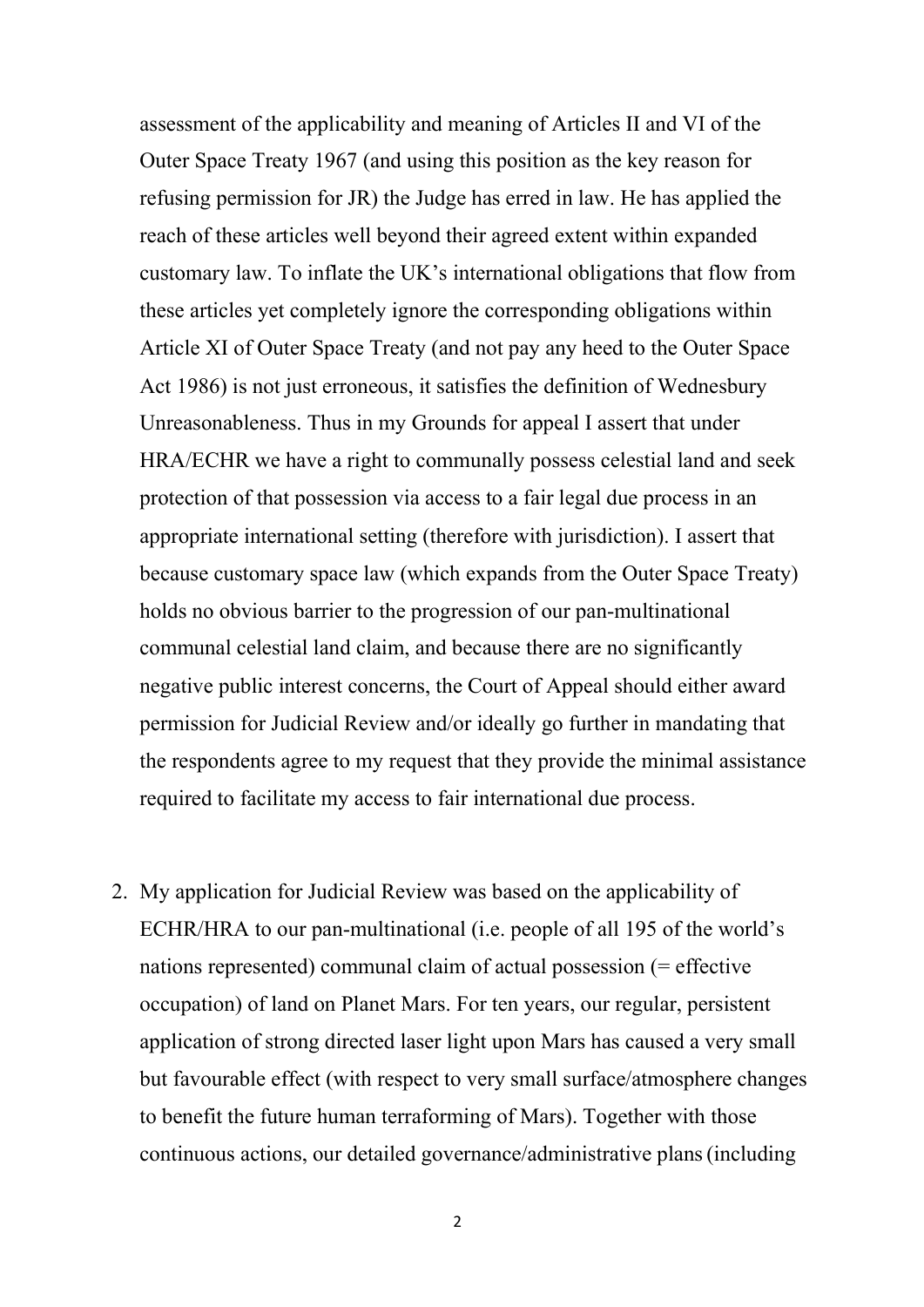all land to be held open as 'common land' in trust with legal title offered to United Nations COPUOS) enable a credible claim to exclusive land possession. The claim is credible when assessed against established minimal criteria (in both international, national and private laws) for proof of effective occupation of difficult (distant), relatively barren land. This is the important cornerstone to my grounds of appeal: in order to engage Article 1 or Protocol I ECHR the actuality of celestial land possession must be legitimately arguable (but not necessarily, in my opinion, proven beyond all doubt). I am certain that our claim to celestial land possession is arguable (and hence credible) when held against the quite minimal requirements, established in law over the last century, to prove actual possession/effective occupation of difficult barren land on Earth.

Although I represent a pan-multinational communal claim of Mars Land possession, I made the application for JR as a single claimant representing the communal claim (all other confirmed claimants were offered the opportunity to be listed as co-claimants for the purpose of JR, but on my advice they declined, mostly citing financial risk as their reason). It is my understanding that our communal possession of land on Mars is factual. It represents effective occupation/actual possession. With possession sufficiently asserted, I identified Article 1 of Protocol 1 ECHR (incorporated into national law by HRA) as providing all communal claimants with the right to protect our possession/property. Protection is facilitated through international declaration/recognition and by registration of title (shared possessory title for claimants with legal title offered, through registration, to UN COPUOUS).

In order for us to have our possession internationally considered, recognised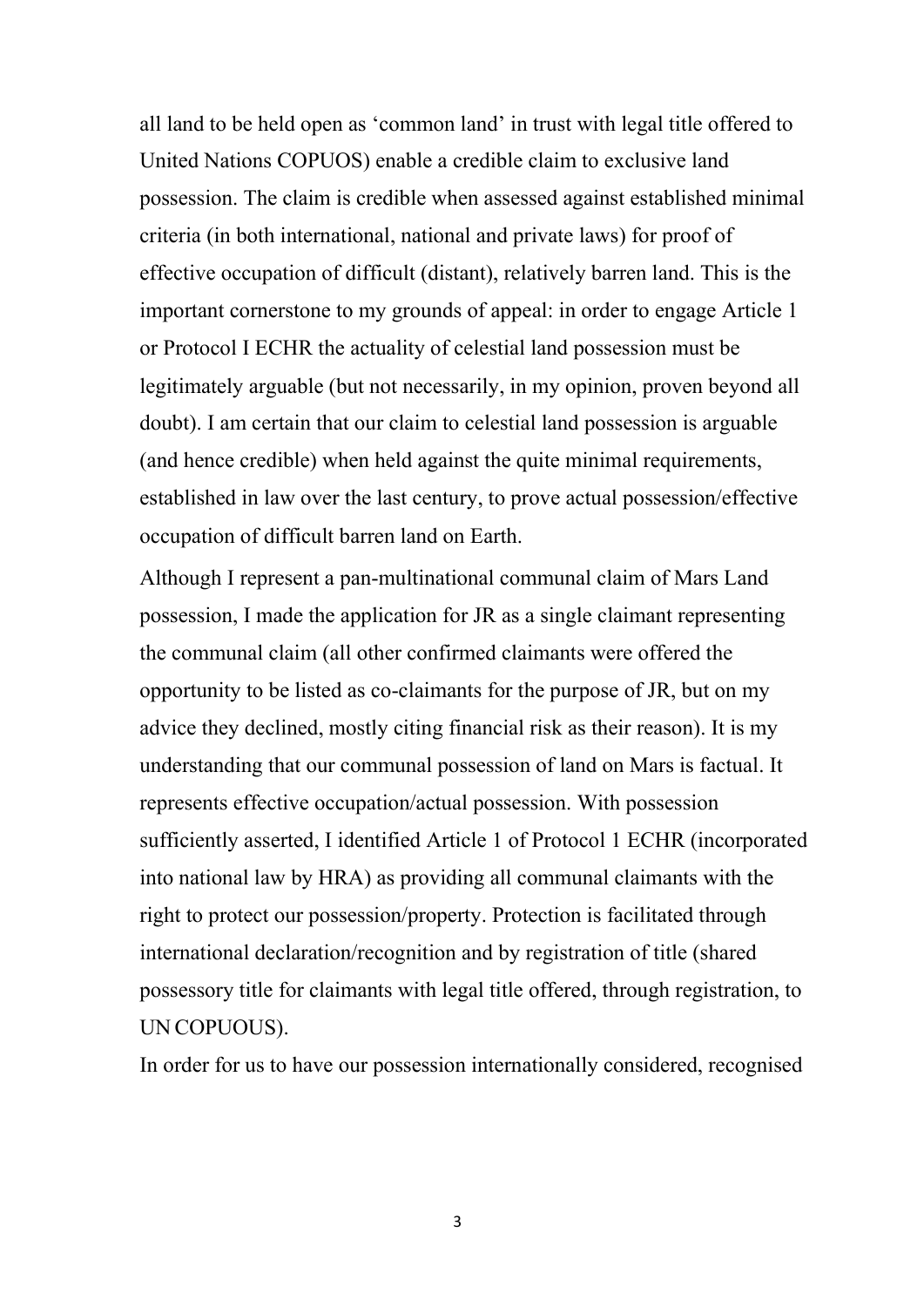and registered, we must be afforded fair, legal due process. The Judge's order, in adopting the Respondent's Grounds Of Resistance, did not accept that any provisions within ECHR were engaged and did not accept that the Respondent had violated Articles 6 or 14 or Article 1 of protocol 1 of the ECHR. In giving these reasons, the Judge had erred in law. As a result, in refusing the application for JR (considering the application to be totally without merit), the Judge erred in law.

3. The ECHR is faithfully derived from UDHR. Article 17 of the UDHR states: 'Everyone has the right to own property alone as well as in association with others.'

At the time of my application for JR, the EU Charter of Fundamental Human Rights continued to apply within UK. Article 17 states 'Everyone has the right to own, use, dispose of and bequeath his or her lawfully acquired possessions.' The right to dispose of property brings with it the right to have *opportunity* to acquire property.

ECHR Article 1 of Protocol 1 states 'Every natural or legal person is entitled to the peaceful enjoyment of his possessions. No one shall be deprived of his possessions except in the public interest and subject to the conditions provided for by law and by the general principles of international law." The European Court of Human Rights has published an updated guide on Article 1 of Protocol No. 1 to ECHR. Therein it states at paragraph 133: 'Although Article 1 of Protocol No.1 contains no explicit procedural requirements, it has been construed to mean that persons affected by a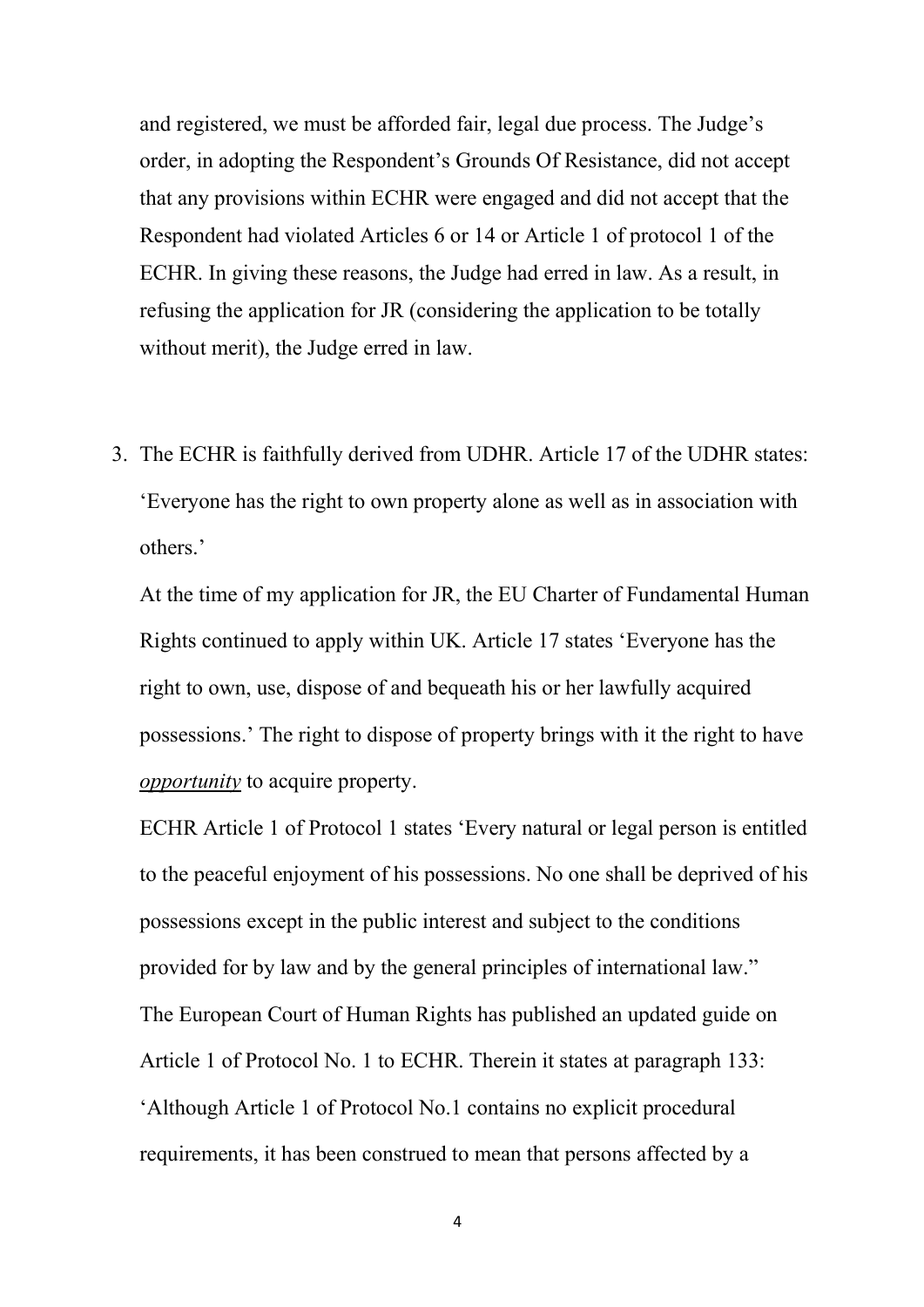measure interfering with their "possessions" must be afforded a reasonable opportunity to put their case to the responsible authorities for the purpose of effectively challenging those measures, pleading, as the case might be, illegality or arbitrary and unreasonable conduct (G.I.E.M. S.R.L. and Others v. Italy; Yildirim v. Italy; AGOSI v. the United Kingdom; Air Canada v. the United Kingdom; Arcuri and Others v. Italy; Riela and Others v. Italy). These procedural guarantees are inherent in the principle of lawfulness (Lekić v. Slovenia).'

Highlighting the positive obligations placed upon the state, the guide states: 'Genuine, effective exercise of the right protected by Article 1 of Protocol No.1 does not depend merely on the State's duty not to interfere, but may require positive measures of protection, particularly where there is a direct link between the measures an applicant may legitimately expect from the authorities and his effective enjoyment of his "possessions" (Öneryıldız v.Turkey).'

It is my understanding that as one of the communal claimants of Mars land possession, I have a right, under ECHR, to have opportunity to protect my possession via an appropriate and fair legal due process. I believe that the Appeal Court should describe the positive obligation placed upon the UK Government to assist me in gaining access to fair, international legal due process. In effect, this represents a procedural right which must flow from Article 1 of Protocol 1. Without access to appropriate international legal appraisal, I am deprived of the crucial legal protection that results from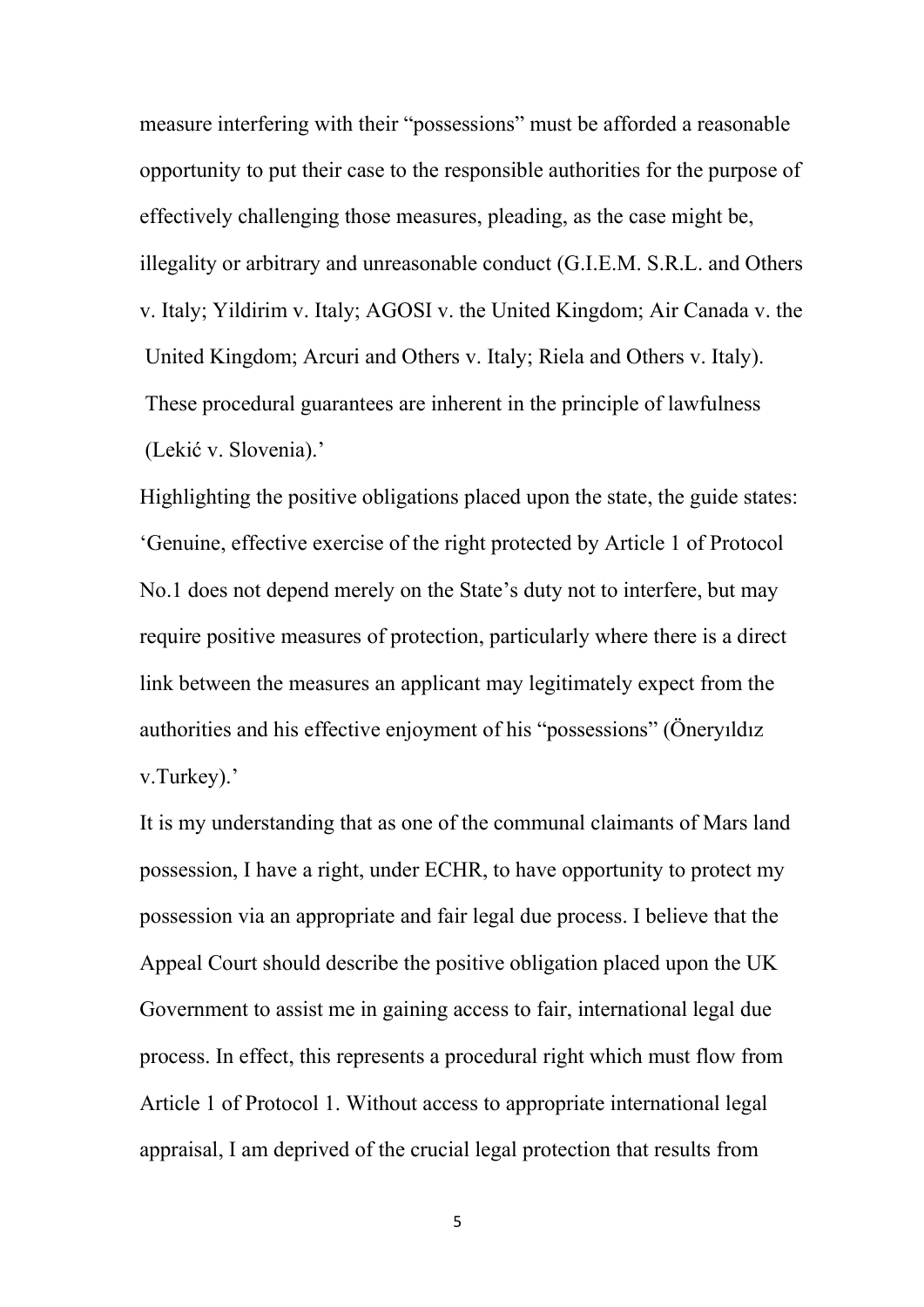international scrutiny, recognition and registration of land currently in our exclusive possession for over 10 years.

- 4. The Judge states that he is 'not surprised that the focus of the defence does not relate to the European Convention on Human Rights.' Yet it is, in addition to general international law, the ECHR (incorporated into UK law by HRA) which I believe creates the right for my claim to exist and to have access to appropriate, fair international appraisal. The Judge asserts that paragraphs 41 to 43 of the Summary Grounds of Resistance 'deal with the ECHR sufficiently." The Judge has erred in law. The provisions of Article 1 of Protocol 1 of ECHR are indeed engaged and have been breached by the Court Order and by the original refusal by UK Government to facilitate access to appropriate international due process for this claim.
- 5. In the UK, civil rights include property rights. The Law of Property Act 1925, Law of Property (Miscellaneous Provisions) Act 1989, plus the Land Registration Act 2002 all implicitly advocate the rightful opportunity to acquire property and thus the right to acquire, own and protect property. The Mars Land Claim is a matter of civil rights. Article 6 of ECHR is the Right to a Fair Trial. For the purposes of protecting our pan-multinational communal possession of celestial land, the UK courts do not have jurisdiction. It requires a truly international legal appraisal/due process. Access to that appropriately fair trial may be facilitated by quite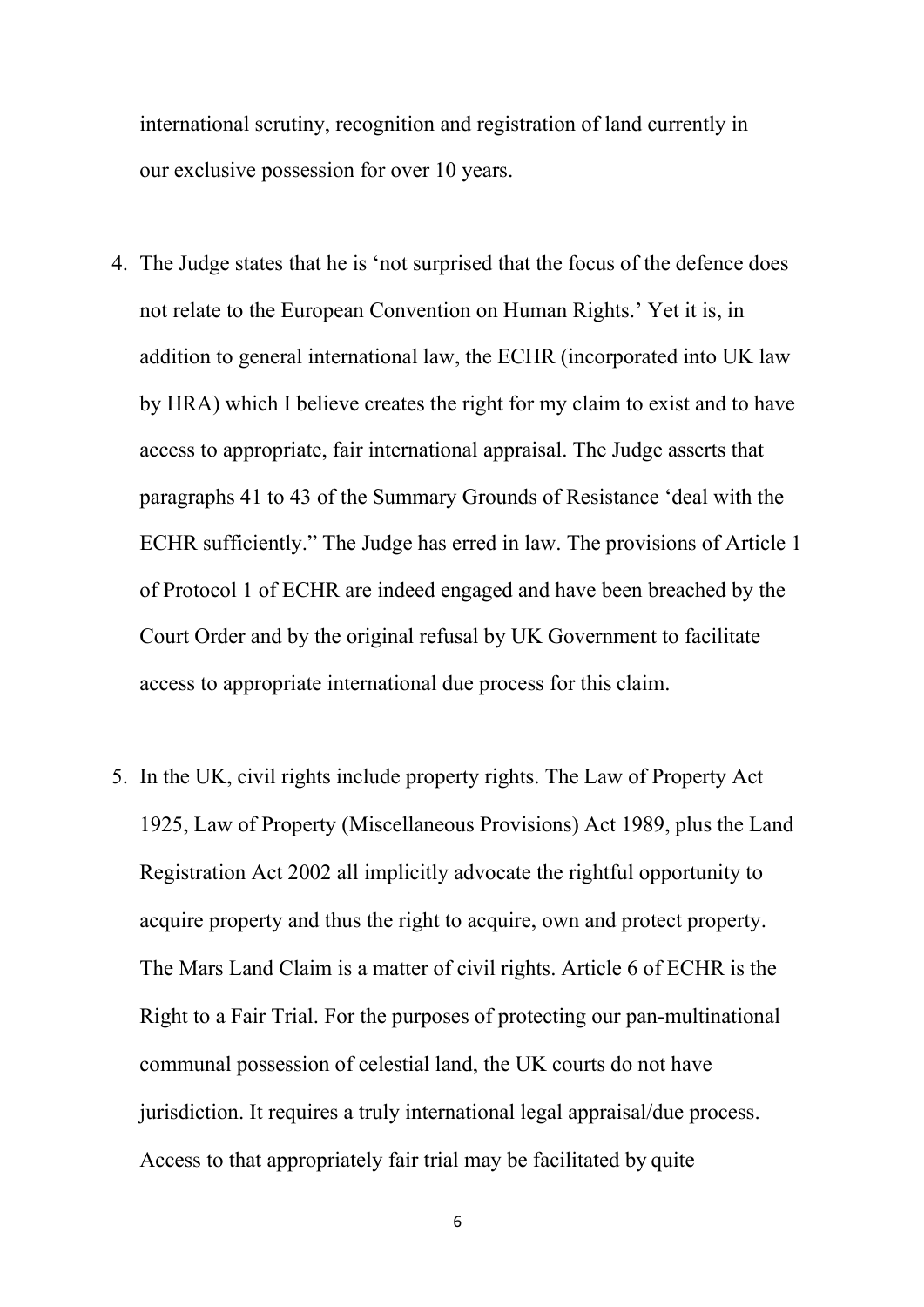minimal/limited positive action by a state government (in this case, UK Government). I believe that in this matter the combination of Article 6 ECHR and Article 1 of Protocol 1 results in a positive obligation upon UK Government (and the Judge) to seek to provide access to a fair trial (thus an international due process with jurisdiction). The Judge's High Court Order (plus the UK Government's refusal to act) is thus in breach of Article 6 ECHR.

6. The Judge's reasons for refusing permission for JR are the entire 'Summary Grounds of Defence.' Unnecessarily, he has thus also breached Article 14 of EHCR:

Paragraph 10 of the Summary Grounds of Resistance states 'The 18 March 2019 decision from the FCO contains the following explanation for refusing to submit the Claimant's property claim to land on Mars to COPUOS … [The Claimant states] an intent to pass the land into UN trusteeship at a future date. This is not a function of the United Nations and we see no clear basis for government to support the ownership-in-trust of celestial lands by the UN.'

It is our intent to have the legal land title (to the land on Mars) offered to the UN (for UN to hold as trustee) as part of the land registration process (not some vague date in the future). The concept of UN trusteeship of celestial land can surely not be viewed as a sufficiently negative concern to require the UK Government to block the progression of our claim in the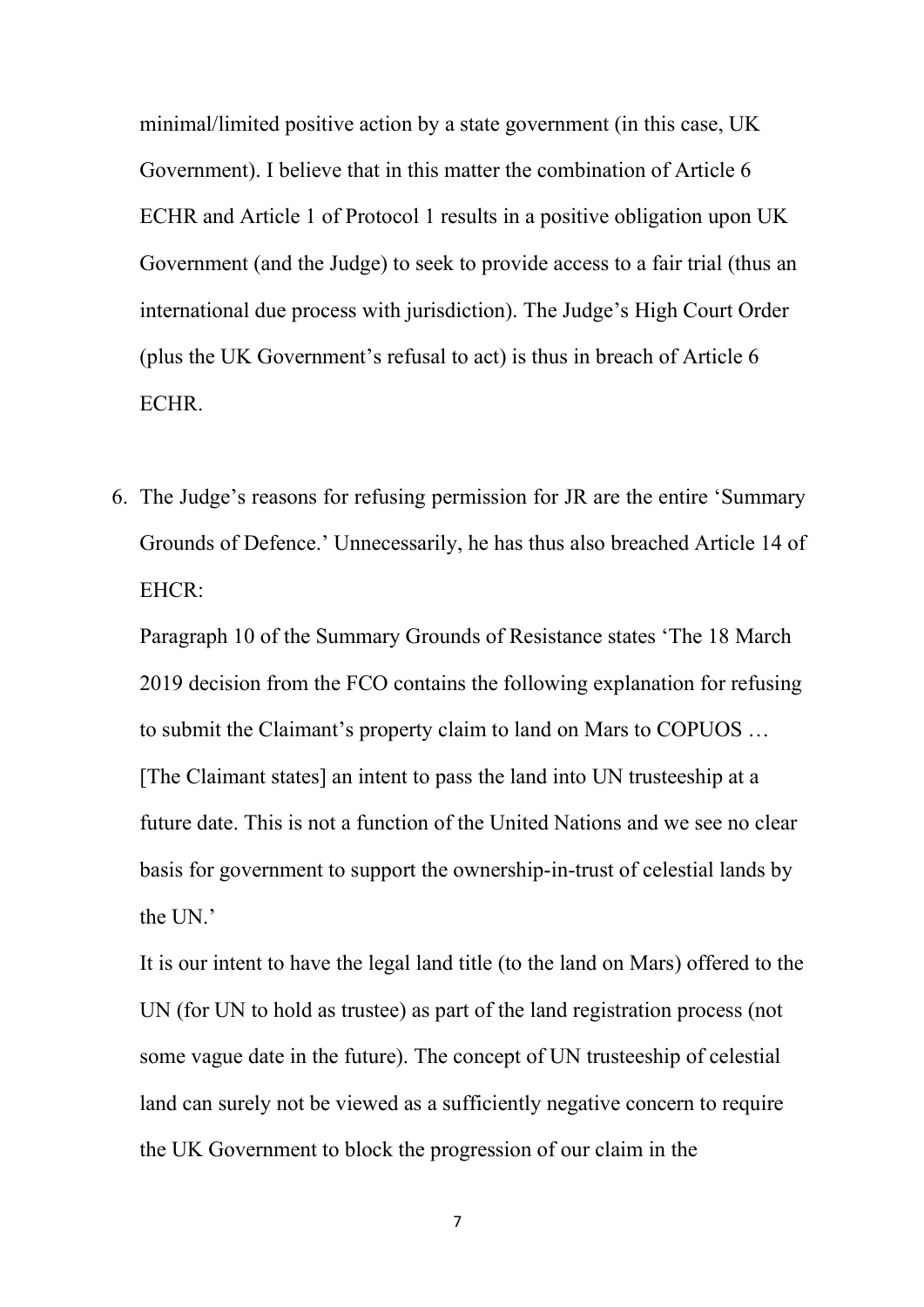public/general interest (as per Article 1 or Protocol 1 ECHR). Indeed, such UN trusteeship would most likely guarantee the safe, responsible, peaceful and equitable management of celestial land (and there are feasible measures to ensure that such trusteeship is managed with a more business-friendly approach compared to previous models of UN stewardship). It was the famous Professor Wilfred Jenks (the most prominent British contributor to the foundations of the Outer Space Treaty) who most coherently proposed UN ownership of celestial land.

For the UK Government (and the Judge) to list their dislike for the concept of UN trusteeship within Space (especially at a time when the weaponization of space is imminent) and use this directly as a reason for not facilitating access to international legal due process for our Mars Land Claim, is a distinctly biased position. They have employed overt discrimination in this matter, sufficient to breach Article 14 ECHR.

7. Bizarrely, in paragraph 2 of the Summary Grounds of Resistance (those grounds also being the reason for the Judge's decision), it states 'the Claimant seeks to provoke a change in international law and to influence the UK's conduct of its foreign relations vis-à-vis the other Contracting States to the 1967 Treaty including with respect to what issues the UK should submit for collective consideration and/or the position the UK should take to treaty making. This is not the proper purpose of Judicial Review." I do agree that legal consideration of my future hopes for a timely update to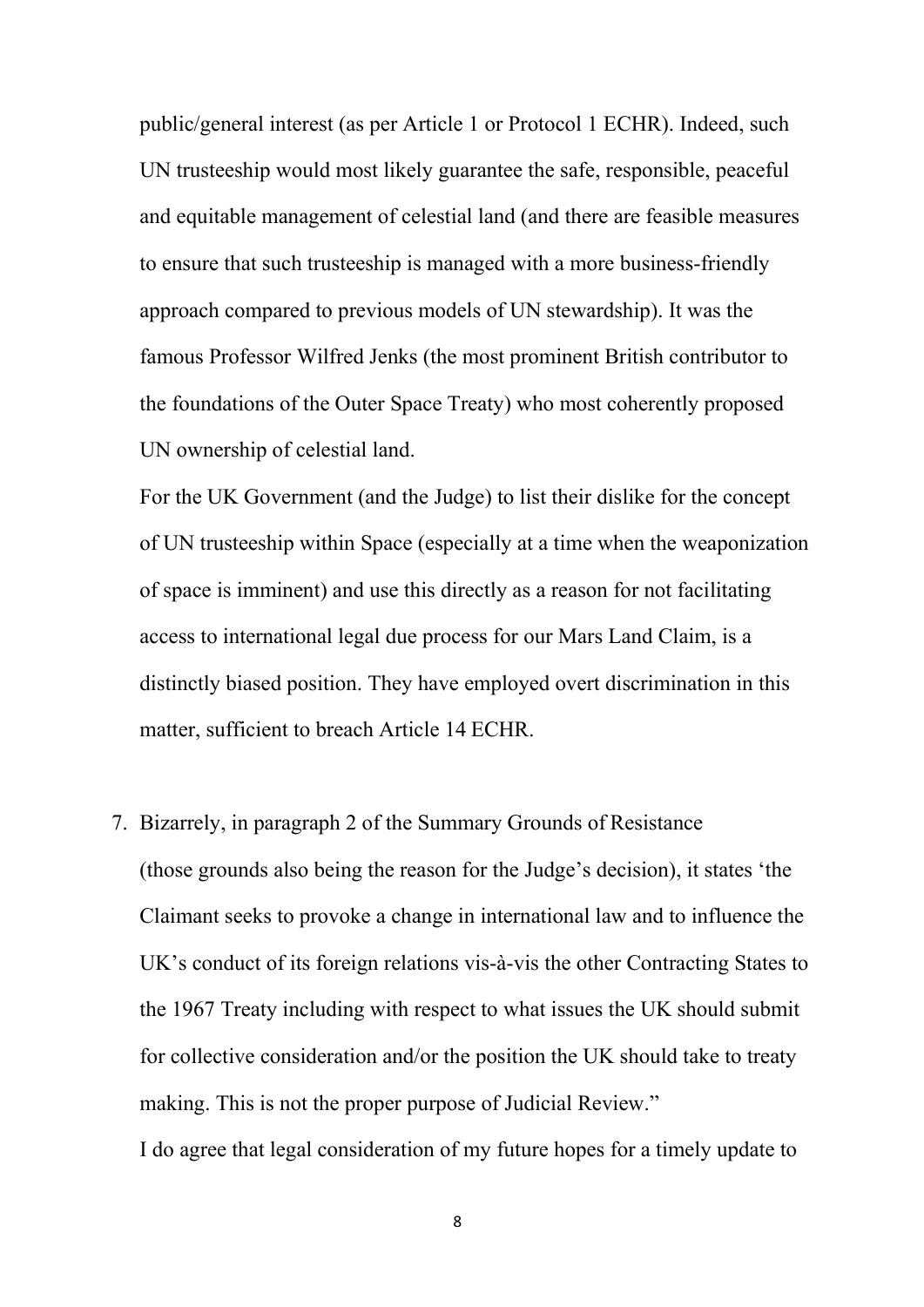space law (Outer Space Treaty 1967) is not a role for Judicial Review. Indeed, I did not ask for any assessment of this detail … nor is it remotely necessary to do so. Nevertheless, since the respondents' legal team (and the Judge) have thought it pertinent to criticise my motivations, I should supply a more positive quote from an early emailed response to me from FCO: 'I appreciate the intent of your initiative. We too are working to ensure that outer space remains a safe and secure domain, free of conflict, in which productive human activity can be conducted. … Although there are complex challenges to doing so, a new legally binding treaty to update the OST maybe something we can achieve in the future.'

8. My purpose for seeking JR was clearly articulated in the Judicial Review Claim Form (N461). I sought to have the following decision by the respondents (FCO and BEIS) judicially reviewed:

Their refusal to either:

i/ submit claimant's "communal" property claims to land on Mars to a UN committee (COPUOS) or

ii/ attempt to find an alternative pathway towards international legal due process for the consideration of the claims.

Rather it was the respondents who unnecessarily expanded the requirement for Judicial Review through their unfairly biased and negative assessments of my geo-political hopes (for UN trusteeship in space).

9. The foundations for the pan-multinational communal Mars land Claim lie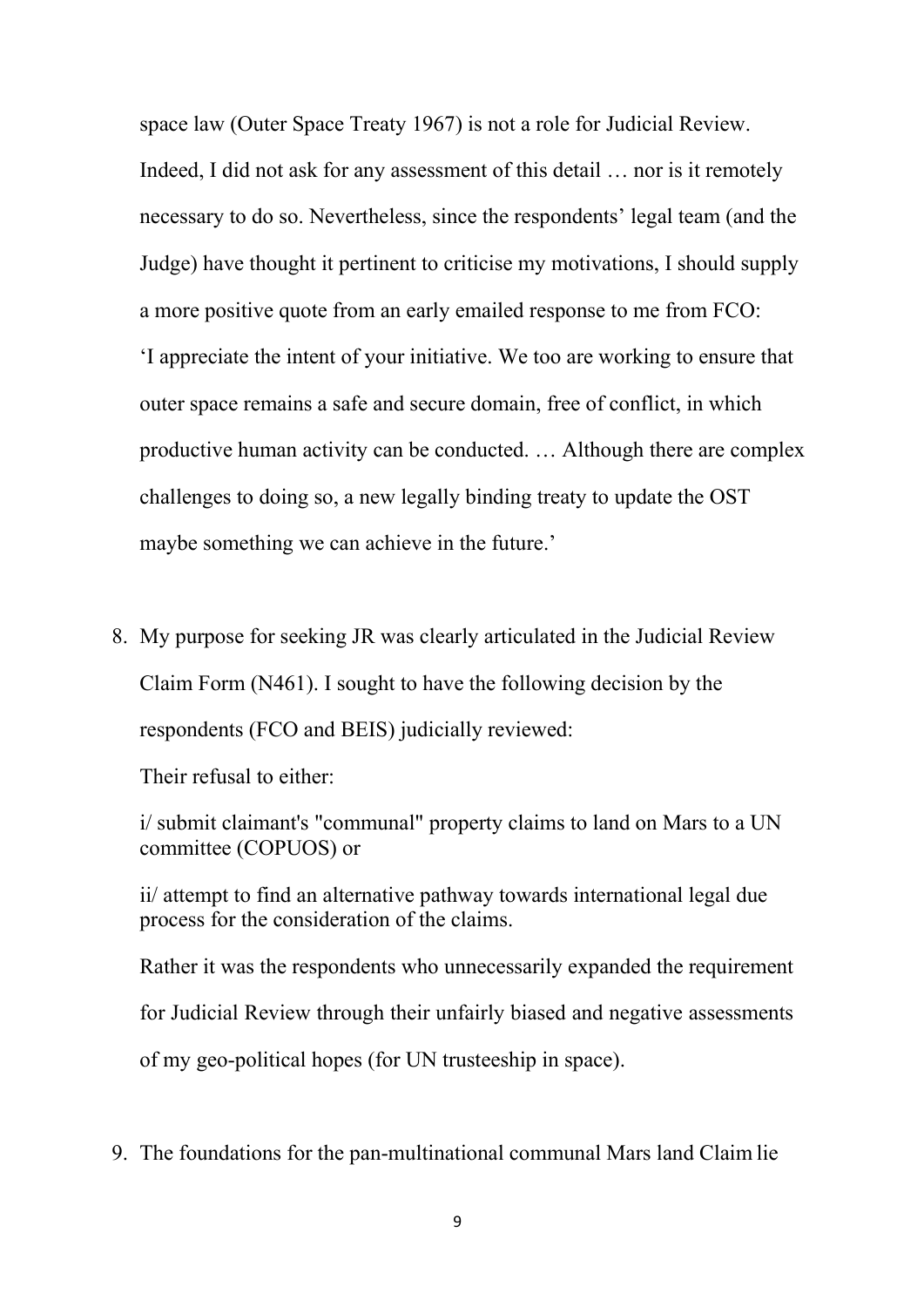firmly within International Law. Such exclusive possession has a right to exist. Human Rights laws (international and UK national) recognise our right to protect such possession/property. Thus, it is remarkable that the respondents and the Judge saw no need to focus on the ECHR.

- 10.It is most important to note that general international law does apply to space and celestial bodies (The Outer Space Treaty (OST), Article III). Having identified our right to land possession and right to seek protection (via international appraisal, recognition and registration) in order to peacefully enjoy that possession, I also assert that there is nothing within space law (either in written 'hard law' or customary law) which should create a bar to pan-multinational communal celestial property rights.
- 11.The Summary Grounds of Resistance comprises several paragraphs (19,20,21,28,29,30) repeatedly declaring the absence of a procedural right within space law (OST) to have the Mars Land Claim submitted by UK Government to COPUOS. I accept that OST does not explicitly create any such procedural right. Instead, as already described in detail, it is general international law and human rights law (HRA/ECHR) which supports such rights for the claim to exist and to be progressed towards international due process (for protection via appraisal, recognition and registration).
- 12. I contend that with international law confirmed as applicable to space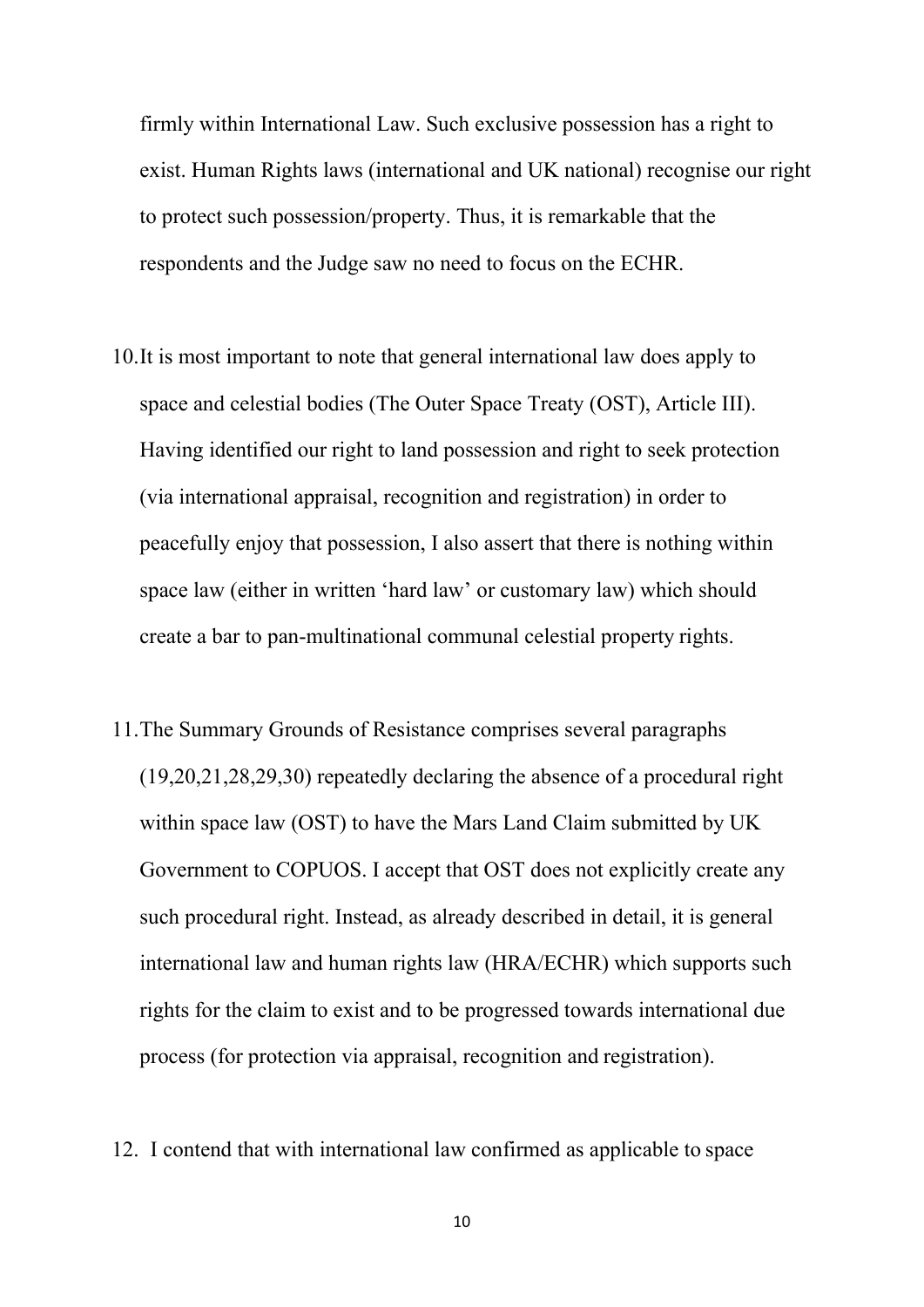and celestial bodies, plus the relevance of HRA/ECHR in this matter, my right to protect our communal celestial property via appropriate international legal due process is still permitted within OST and customary space law. I assert that if there is no clear barrier to pan-multinational communal celestial property rights with space laws (and there is not) and no significant concerns in the public interest, then my rights under Article 6 ECHR and Article 1 of Protocol No.1 should flow unimpeded. In order to facilitate my right to protect our possessions/property via a fair legal due process (with jurisdiction) the UK Government is obligated (under Human Rights Act 1998) to agree to enable my access to international legal appraisal.

13.The cornerstone to the Respondents' reasoning (and thus also the Judge's reasoning) for refusing my request/application is their interpretation of the applicability and meaning of customary space law which has extended from the Outer Space Treaty 1967. They maintain that within the 1967 Treaty there exists no explicit procedural right for such a communal celestial land claim to be submitted to COPUOS (UN). I agree, but I assert that there is no bar to such a submission and note that the Treaty confirms the applicability of general international law to space and celestial lands (Article III OST). Paragraph 28 of the Summary Grounds for Resistance acknowledges that 'the 1967 Treaty is silent on the question of whether the Contracting States may submit claims of their nationals or others to COPUOUS.' They opine that customary law that extends from Articles II and VI of OST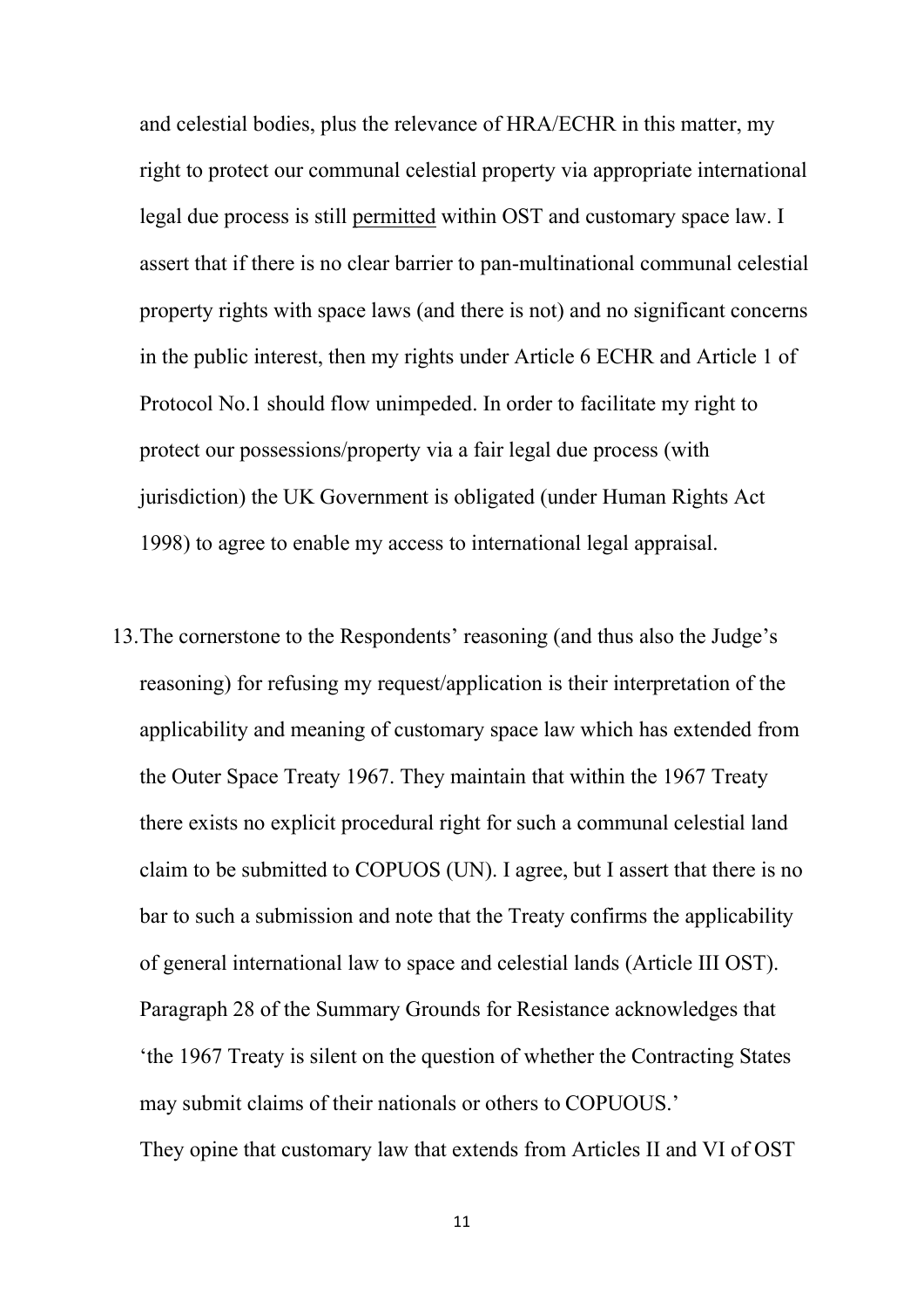serves to prevent them from agreeing to my request/application. In facilitating my access to international legal appraisal of our communal claim, their actions could (in their opinion) amount to national appropriation (see paragraphs 10 and 28 of the Summary Grounds of Resistance). The respondents' lawyers suggest that this view is at least tenable. This position represents the main reason for the respondents' refusal to facilitate my access to international legal due process. This is wrong. Our claim does not involve one national person. It doesn't involve several people from several nations. It involves people from all nations, represented in defined, equitable numbers. Our Declaration of Intent states that the celestial land is to be registered as common land (held open for all) with UN to be offered legal title as trustee. Such a process has no requirement for the bestowing of property rights by any individual country (an act which would breach customary law). It requires a legal appraisal to be conducted by an appropriate supranational body (UNCOPUOS is the obvious first stop) and probably an agreed international court/registry. UNOOSA (secretariat for COPUOS) has written to us advising that our claim must be introduced to COPUOS by a member state delegation. The Deputy Secretary General of the Permanent Court of Arbitration (PCA) has written that they stand ready to arbitrate on this matter, subject to appropriate consent from COPUOS. The PCA would employ their bespoke *PCA Optional Rules for Arbitration of Disputes Relating to Outer Space Activities.*

None of the above breaches customary space law: there is no national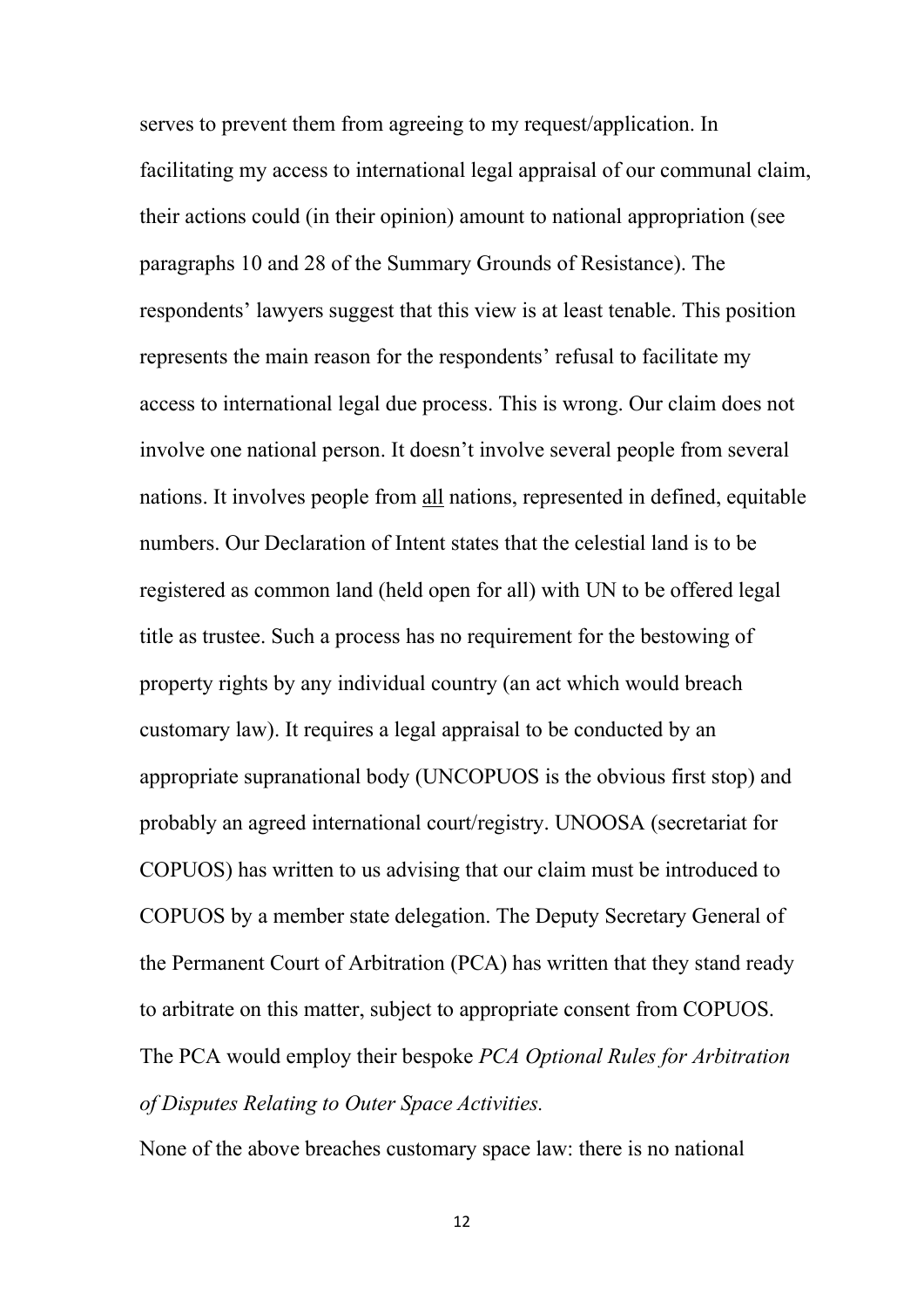appropriation. Indeed, our claim is very much in keeping with the text and the ethos of the OST (and also the Moon Agreement):

Article I of OST prescribes that the use of outer space 'shall be the province of all mankind'. I assessed this to mean that space was the responsibility of, and for benefit of, all mankind, but not necessarily all nations. Whilst all states had free access to all space and celestial bodies, it was the province of *all mankind*. Thus, our pan-multinational model for communal ownership of celestial land (to be held in trust as common land with UN as trustee) would fit rather well into that ideal. In truth, the international registration of Mars land into trust, as per our established strategy, is quite easily accommodated by all space law and international law.

In contrast to their cornerstone opinion that to facilitate the international legal appraisal of our communal claim would breach the Outer Space Treaty, the respondents (and thus the Judge also) then state in paragraph 35 of their Summary Grounds of Resistance:

'Whether a "pan-multinational communal claim" is recognised in international law and, if so, whether it falls within Article II of the 1967 Treaty are complex questions governed, again, solely by public international law.

There is clearly much uncertainty in the respondents'/Judge's understanding of how customary international space law may be applied to this matter. The fact is that there is nothing explicit (written) in law which would serve to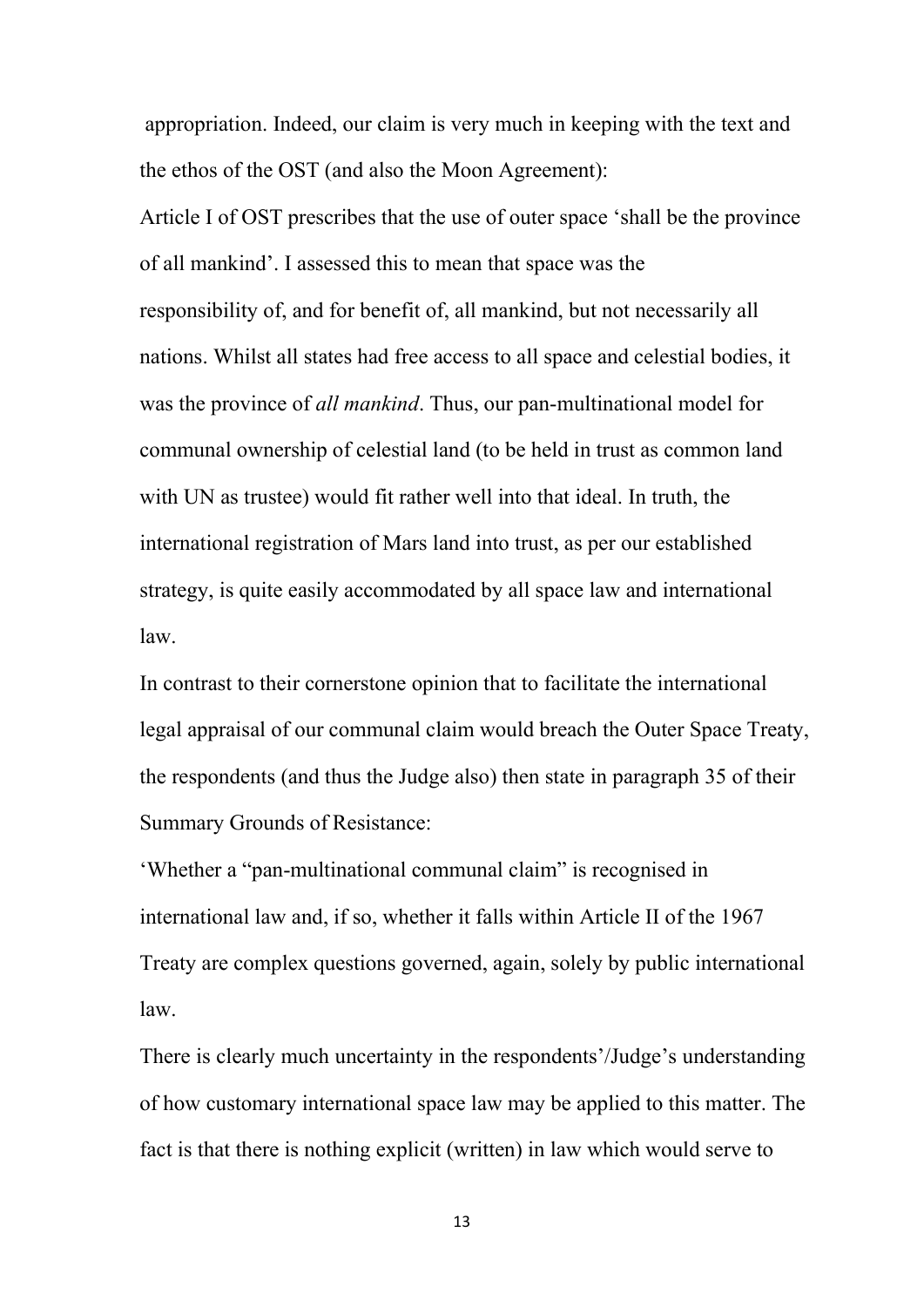prevent the existence of pan-multinational communal celestial property rights (with all land held open as common land with UN to hold land title as trustee). There is also no formed opinion within customary space law that might bar such property rights. Thus, the very existence of such a credible (I state it is factual) claim to communal celestial possession should indicate the need for appropriate international legal appraisal. It is the HRA/ECHR which affords me the right to seek protection for our communal possession (international registration/recognition of title would enable the peaceful enjoyment of the possession/property). I assert that the ECHR imposes a positive obligation upon UK Government to provide the minimal assistance required to facilitate my access to international due process for the legal appraisal of our communal land claim (towards a successful registration). The respondents are clearly unsure whether space laws could be extended to bar this communal claim. Without any clear knowledge or evidence, the respondents (and thus the Judge also) have used Articles II and VI to justify their refusal of my request/application and have overridden their positive obligations to act under ECHR. This is not a tenable position. It is wrong.

14. Paragraph 26 of the Summary Grounds of Resistance rightly states: '… where a public body purports to take into account the international obligations of the UK when reaching a decision, the courts may in certain circumstances inquire into whether that public body has properly understood the relevant obligations.'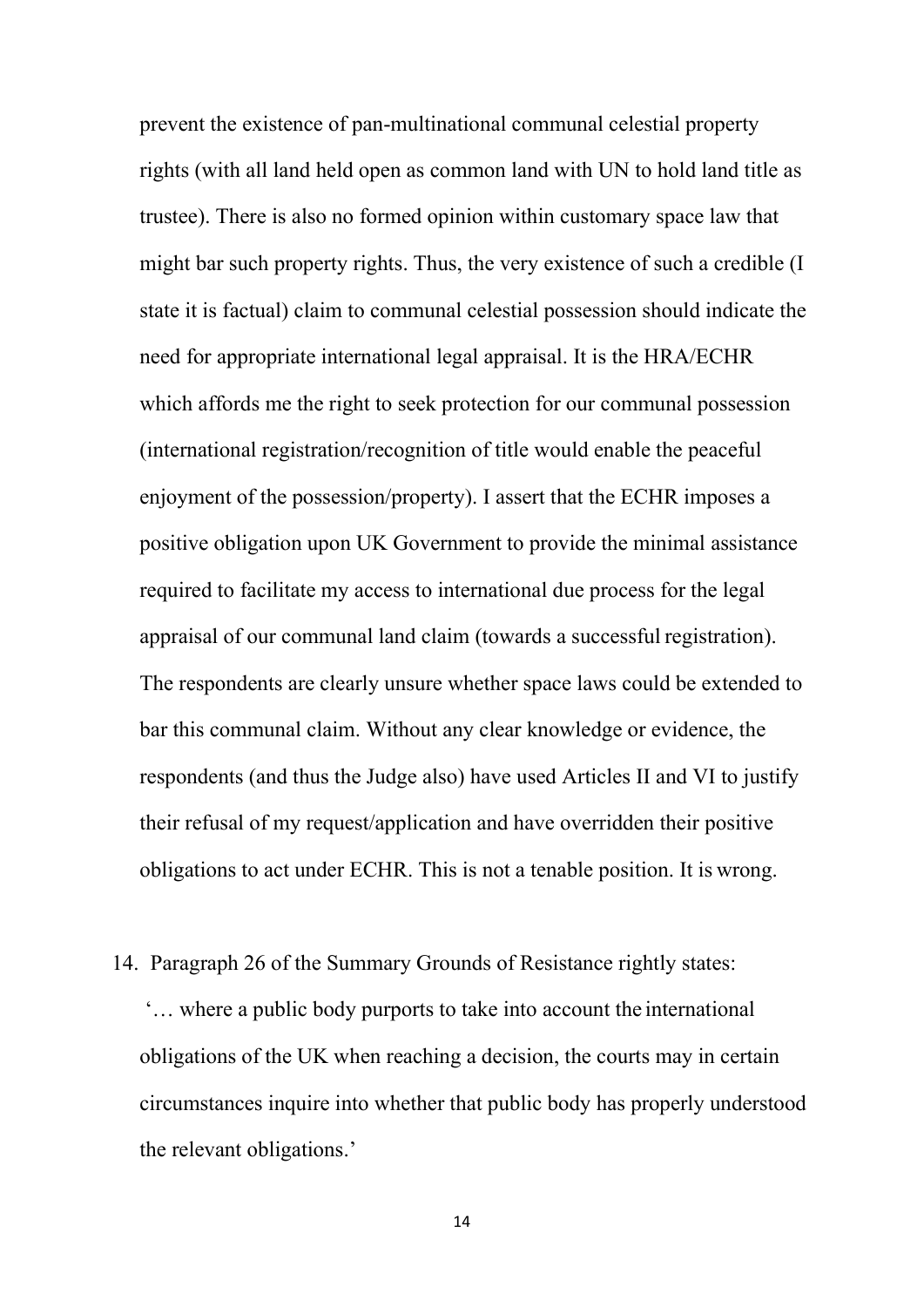Given that it is the respondent's uncertain understanding of customary space law (extending from the OST) which forms the main basis for their refusal to agree to my request (and thus also the main basis for the Judge's refusion of my application for JR), this matter does require scrutiny by the Court of Appeal.

- 15.The nebulous qualities within Article II of the OST (especially the concept of 'national appropriation by means of use') have caused some difficulties for interpretation over the years, but it is now generally agreed as customary law that no amount of occupation (or indeed anything) can ever lead to acquisition of sovereignty or national appropriation. The 'by any other means' phrase in Article II has been agreed to bar the acquisition of sovereignty or national appropriation via private possession, use or claims to property rights. Thus, states can probably not bestow celestial property rights upon non-governmental entities, including individuals (although the US Space Act has rather muddied the waters here).
- 16.It is article VI OST which defines the state's responsibility for the space activities of non-governmental entities, including individuals. Within the expanded application of customary law, it can serve to reinforce the 'nonappropriation principle.' Thus, Professor R. Lee, in accordance with Professor Christol, states that the more commonly accepted views on the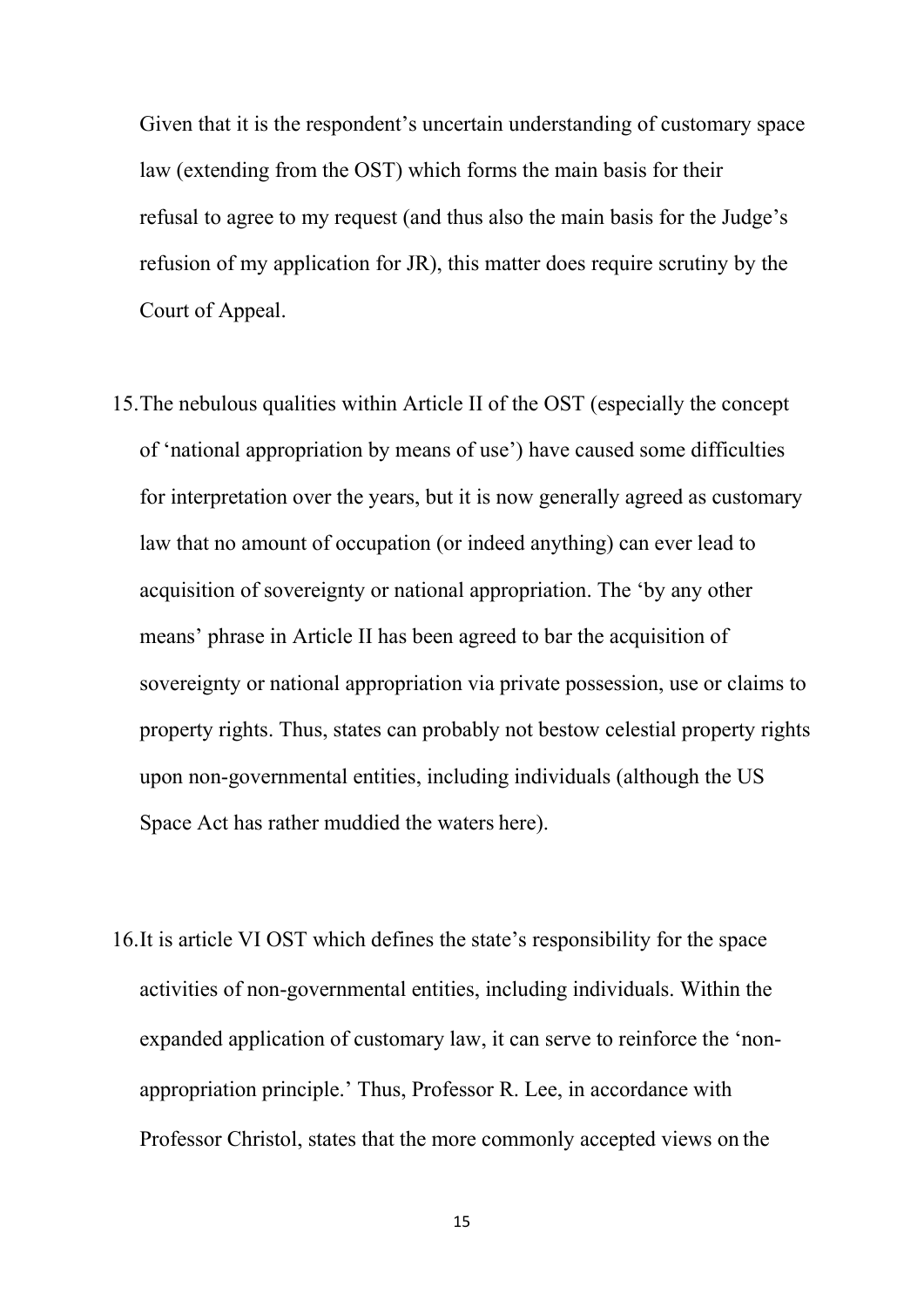non-appropriation principle were that it also prohibited "a state from granting to its nationals or private entities exclusive rights to the space environment." I acknowledge that. It doesn't affect our claim.

- 17. Within this expanded customary law that has evolved from the OST, there is no bar to pan-multinational communal celestial property rights.
- 18.For the respondents (and thus, the Judge) to place such emphasis and applicability of the Outer Space Treaty (and the expanded customary law), especially Articles II and VI OST, in the reasoning for their refusal to agree to my request/application, they must then also apply a consistency across all of their international obligations. If they truly believe that in this matter Articles II and VI do apply to their fullest extent within customary law, it must be because they view my actions to be a significant *national activity in outer space* … and thus something which threatens national appropriation. Individual activities are thus considered national activities.

I, of course, contend that our actions are pan-multinational and communal in nature.

In applying Article VI in this manner, the respondents and Judge must consider our communal actions to be a UK national activity. In that case their international obligations within Article XI OST must equally apply. These obligations require the UK Government to report these national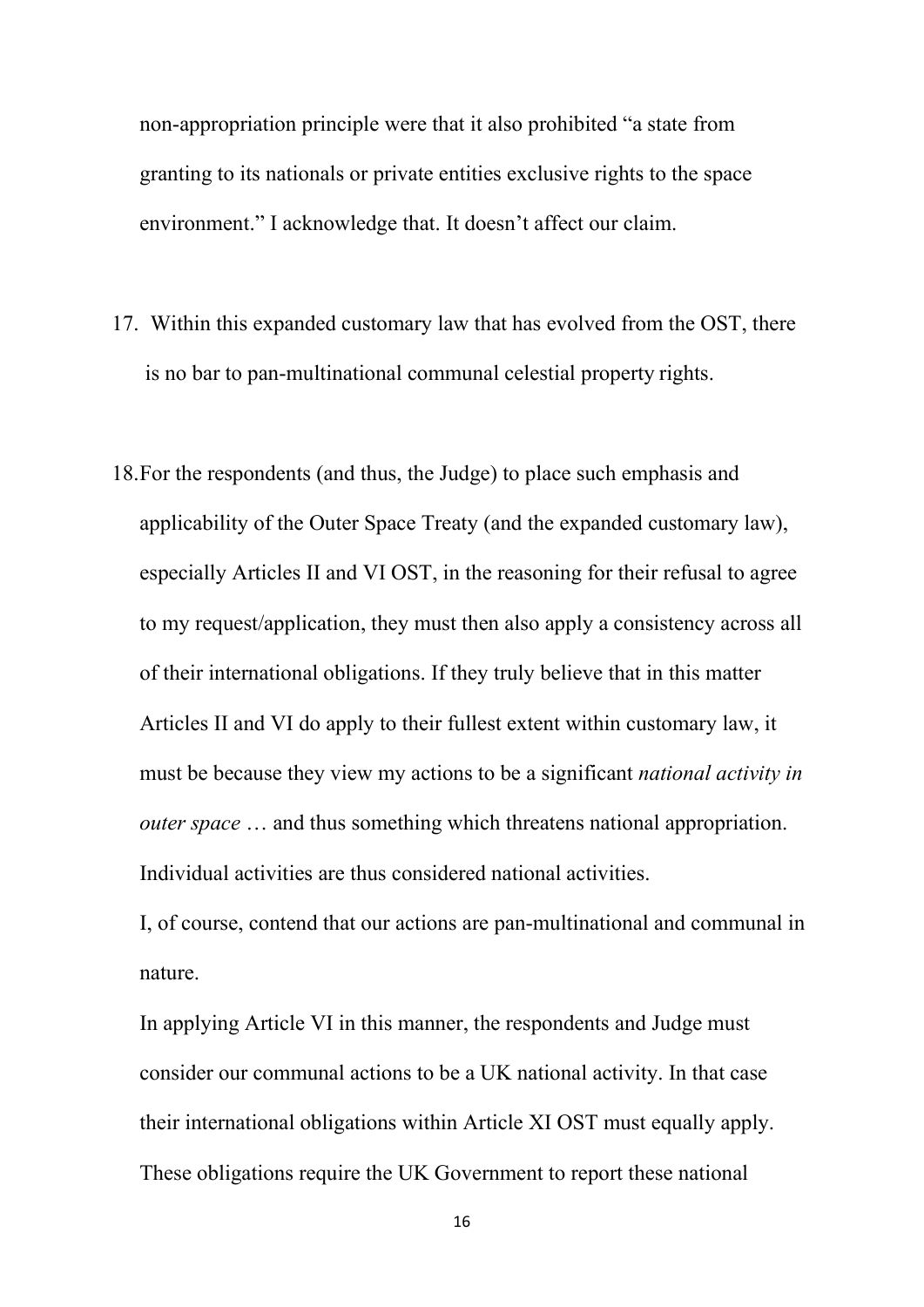activities to the Secretary general of the UN as well as the public and international scientific community. They have not done so. They have sought to apply Article VI without addressing the obligations which then flow from Article XI (and haven't even considered to engage the Outer Space Act 1986). This is not only erroneous; I believe it satisfies the definition of Wednesbury Unreasonableness. I assert that if the respondents did deliver on the obligations of Article XI (reporting our claim to the SG or the UN) then my request for fair international due process should be engaged.

19.I am seeking to protect our communal celestial possession via a fair legal due process which must (in order to hold jurisdiction) be an agreed international/supranational setting. COPUOS (UN) is clearly the most suitable international body to initially consider the matter. UNOOSA (the secretariat to COPUOS) has advised that our claim must be introduced to committee by a member state delegation. Such is the correct procedure. Should the committee consent to arbitration/consideration for registration, I note that the PCA have indicated (in writing) their readiness to assist in that process. Thus, it is my request that the UK delegation introduce the matter/problem of our communal celestial land claim to the legal subcommittee (LSC) of COPUOS. Although this is the logical route, I am prepared to consider/accept an alternative route towards international legal appraisal (should UK Gov agree to facilitate such) for the protection of our